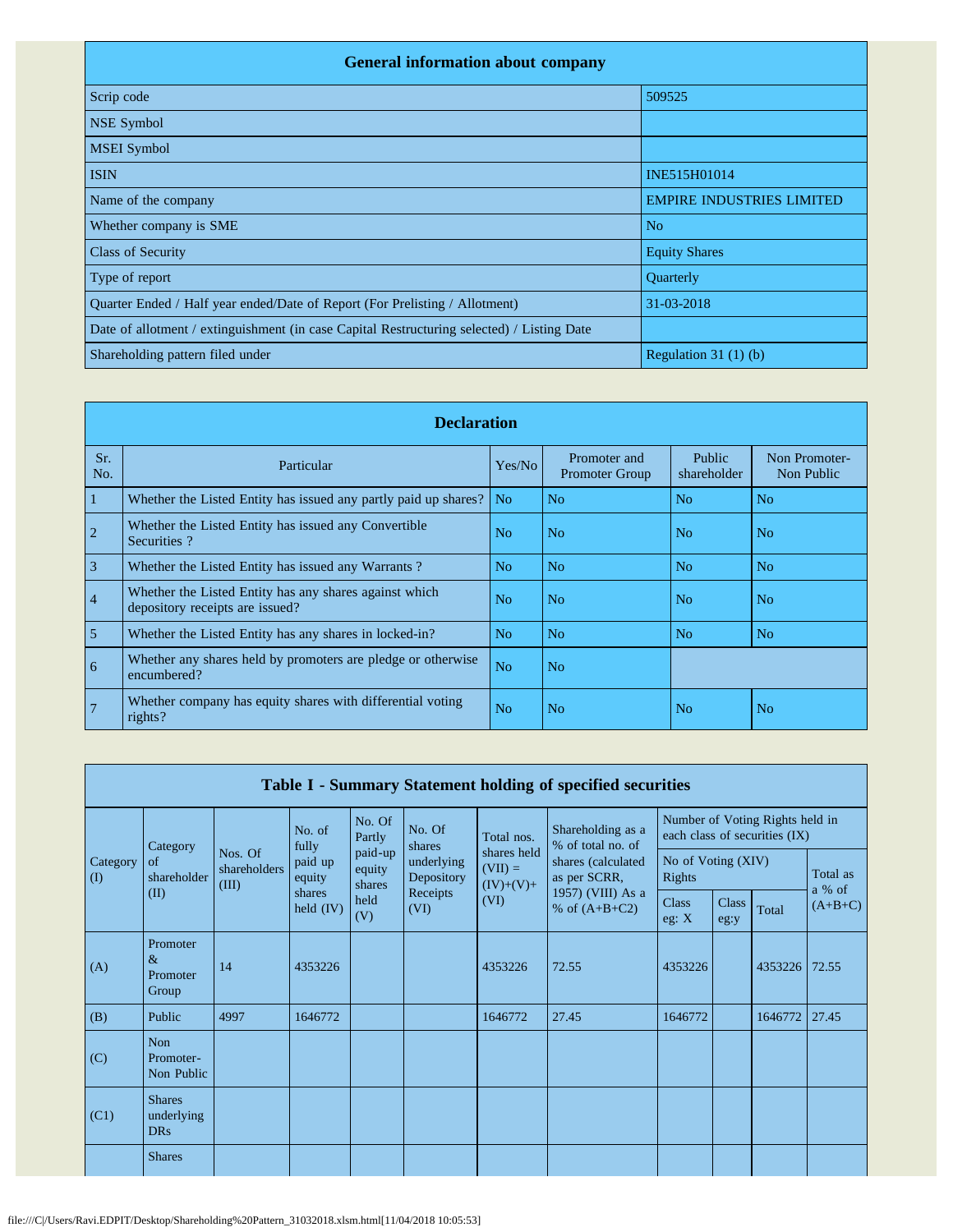| (C2) | held by<br>Employee<br><b>Trusts</b> |      |         |  |         |     |         |             |  |
|------|--------------------------------------|------|---------|--|---------|-----|---------|-------------|--|
|      | Total                                | 5011 | 5999998 |  | 5999998 | 100 | 5999998 | 5999998 100 |  |

| Table I - Summary Statement holding of specified securities |                                                |                                                                                          |                                                                             |                                                                                                               |                                                                                          |                                        |                                                         |                                                                               |                                                       |                                       |  |  |
|-------------------------------------------------------------|------------------------------------------------|------------------------------------------------------------------------------------------|-----------------------------------------------------------------------------|---------------------------------------------------------------------------------------------------------------|------------------------------------------------------------------------------------------|----------------------------------------|---------------------------------------------------------|-------------------------------------------------------------------------------|-------------------------------------------------------|---------------------------------------|--|--|
| Category<br>$\rm (I)$                                       | Category<br>of<br>shareholder<br>(II)          | No. Of<br><b>Shares</b><br>Underlying<br>Outstanding<br>convertible<br>securities<br>(X) | No. of<br><b>Shares</b><br>Underlying<br>Outstanding<br>Warrants<br>$(X_i)$ | No. Of Shares<br>Underlying<br>Outstanding<br>convertible<br>securities and<br>No. Of<br>Warrants (Xi)<br>(a) | Shareholding, as a %<br>assuming full<br>conversion of<br>convertible securities (       | Number of<br>Locked in<br>shares (XII) |                                                         | Number of<br><b>Shares</b><br>pledged or<br>otherwise<br>encumbered<br>(XIII) |                                                       | Number of<br>equity shares<br>held in |  |  |
|                                                             |                                                |                                                                                          |                                                                             |                                                                                                               | as a percentage of<br>diluted share capital)<br>$(XI)=(VII)+(X)$ As a<br>% of $(A+B+C2)$ | No.<br>(a)                             | As a<br>$%$ of<br>total<br><b>Shares</b><br>held<br>(b) | No.<br>(a)                                                                    | As a<br>% of<br>total<br><b>Shares</b><br>held<br>(b) | dematerialized<br>form $(XIV)$        |  |  |
| (A)                                                         | Promoter<br>$\&$<br>Promoter<br>Group          |                                                                                          |                                                                             |                                                                                                               | 72.55                                                                                    |                                        |                                                         |                                                                               |                                                       | 4353226                               |  |  |
| (B)                                                         | Public                                         |                                                                                          |                                                                             |                                                                                                               | 27.45                                                                                    |                                        |                                                         |                                                                               |                                                       | 1531215                               |  |  |
| (C)                                                         | <b>Non</b><br>Promoter-<br>Non Public          |                                                                                          |                                                                             |                                                                                                               |                                                                                          |                                        |                                                         |                                                                               |                                                       |                                       |  |  |
| (C1)                                                        | <b>Shares</b><br>underlying<br><b>DRs</b>      |                                                                                          |                                                                             |                                                                                                               |                                                                                          |                                        |                                                         |                                                                               |                                                       |                                       |  |  |
| (C2)                                                        | Shares held<br>by<br>Employee<br><b>Trusts</b> |                                                                                          |                                                                             |                                                                                                               |                                                                                          |                                        |                                                         |                                                                               |                                                       |                                       |  |  |
|                                                             | Total                                          |                                                                                          |                                                                             |                                                                                                               | 100                                                                                      |                                        |                                                         |                                                                               |                                                       | 5884441                               |  |  |

|                                                                             |                                        |                                                                                      |                                                      |                                 |                                |                                    | Table II - Statement showing shareholding pattern of the Promoter and Promoter Group |                                 |               |                               |                                 |  |
|-----------------------------------------------------------------------------|----------------------------------------|--------------------------------------------------------------------------------------|------------------------------------------------------|---------------------------------|--------------------------------|------------------------------------|--------------------------------------------------------------------------------------|---------------------------------|---------------|-------------------------------|---------------------------------|--|
|                                                                             |                                        |                                                                                      | No. of                                               | No.<br>Of                       |                                |                                    | Shareholding<br>as a $%$ of                                                          | Number of Voting Rights held in |               | each class of securities (IX) |                                 |  |
| Sr.                                                                         | Category &<br>Name of the              | Nos. Of<br>shareholders                                                              | fully<br>paid up<br>equity<br>shares<br>held<br>(IV) | Partly<br>paid-<br>up           | No. Of<br>shares<br>underlying | Total nos.<br>shares<br>held (VII) | total no. of<br>shares<br>(calculated                                                | No of Voting (XIV)<br>Rights    |               |                               | Total<br>as a %                 |  |
|                                                                             | <b>Shareholders</b><br>(III)<br>$($ I) |                                                                                      |                                                      | equity<br>shares<br>held<br>(V) | Depository<br>Receipts<br>(VI) | $(IV)+(V)+$<br>(VI)                | as per<br>SCRR,<br>1957) (VIII)<br>As a % of<br>$(A+B+C2)$                           | Class eg:<br>X                  | Class<br>eg:y | Total                         | of<br>Total<br>Voting<br>rights |  |
| $\overline{A}$                                                              |                                        | Table II - Statement showing shareholding pattern of the Promoter and Promoter Group |                                                      |                                 |                                |                                    |                                                                                      |                                 |               |                               |                                 |  |
| (1)                                                                         | Indian                                 |                                                                                      |                                                      |                                 |                                |                                    |                                                                                      |                                 |               |                               |                                 |  |
| (d)                                                                         | Any Other<br>(specify)                 | 14                                                                                   | 4353226                                              |                                 |                                | 4353226                            | 72.55                                                                                | 4353226                         |               | 4353226                       | 72.55                           |  |
| Sub-Total $(A)(1)$                                                          |                                        | 14                                                                                   | 4353226                                              |                                 |                                | 4353226                            | 72.55                                                                                | 4353226                         |               | 4353226                       | 72.55                           |  |
| (2)                                                                         | Foreign                                |                                                                                      |                                                      |                                 |                                |                                    |                                                                                      |                                 |               |                               |                                 |  |
| Total Shareholding of<br>Promoter and Promoter<br>Group $(A)=(A)(1)+(A)(2)$ |                                        | 14                                                                                   | 4353226                                              |                                 |                                | 4353226                            | 72.55                                                                                | 4353226                         |               | 4353226                       | 72.55                           |  |
| B                                                                           |                                        | Table III - Statement showing shareholding pattern of the Public shareholder         |                                                      |                                 |                                |                                    |                                                                                      |                                 |               |                               |                                 |  |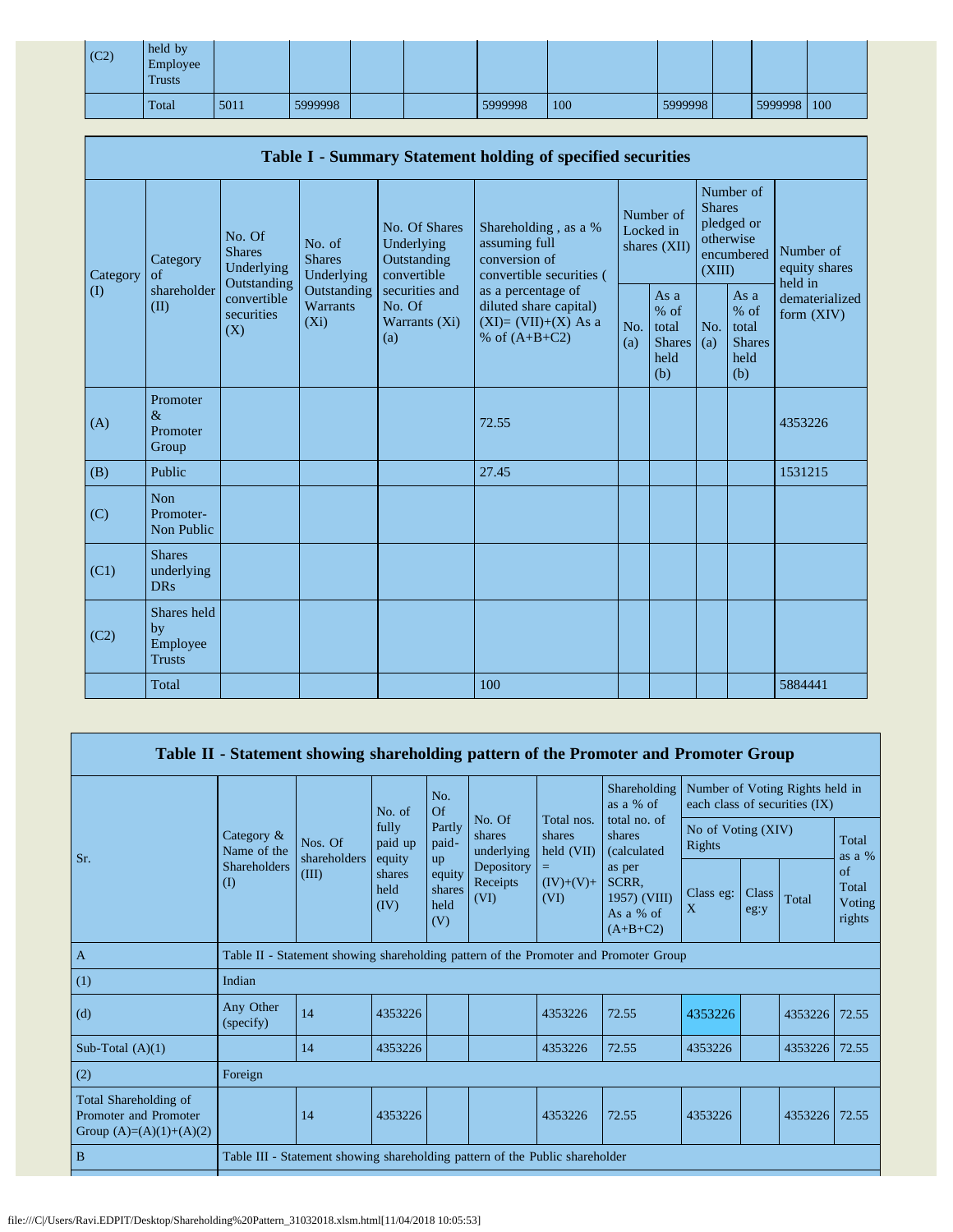| (1)                                                               | <b>Institutions</b>                                                                                                    |                |         |  |  |         |                                                                                               |         |  |         |       |
|-------------------------------------------------------------------|------------------------------------------------------------------------------------------------------------------------|----------------|---------|--|--|---------|-----------------------------------------------------------------------------------------------|---------|--|---------|-------|
| (f)                                                               | Financial<br>Institutions/<br><b>Banks</b>                                                                             | 3              | 414     |  |  | 414     | 0.01                                                                                          | 414     |  | 414     | 0.01  |
| (g)                                                               | Insurance<br>Companies                                                                                                 | $\overline{2}$ | 884650  |  |  | 884650  | 14.74                                                                                         | 884650  |  | 884650  | 14.74 |
| Sub-Total $(B)(1)$                                                |                                                                                                                        | 5              | 885064  |  |  | 885064  | 14.75                                                                                         | 885064  |  | 885064  | 14.75 |
| (3)                                                               | Non-institutions                                                                                                       |                |         |  |  |         |                                                                                               |         |  |         |       |
| (a(i))                                                            | Individuals -<br>i.Individual<br>shareholders<br>holding<br>nominal<br>share capital<br>up to Rs. 2<br>lakhs.          | 4841           | 573603  |  |  | 573603  | 9.56                                                                                          | 573603  |  | 573603  | 9.56  |
| (a(ii))                                                           | Individuals -<br>ii. Individual<br>shareholders<br>holding<br>nominal<br>share capital<br>in excess of<br>Rs. 2 lakhs. | $\overline{2}$ | 53763   |  |  | 53763   | 0.9                                                                                           | 53763   |  | 53763   | 0.9   |
| (e)                                                               | Any Other<br>(specify)                                                                                                 | 149            | 134342  |  |  | 134342  | 2.24                                                                                          | 134342  |  | 134342  | 2.24  |
| Sub-Total $(B)(3)$                                                |                                                                                                                        | 4992           | 761708  |  |  | 761708  | 12.7                                                                                          | 761708  |  | 761708  | 12.7  |
| <b>Total Public</b><br>Shareholding<br>$(B)=(B)(1)+(B)(2)+(B)(3)$ |                                                                                                                        | 4997           | 1646772 |  |  | 1646772 | 27.45                                                                                         | 1646772 |  | 1646772 | 27.45 |
| $\overline{C}$                                                    |                                                                                                                        |                |         |  |  |         | Table IV - Statement showing shareholding pattern of the Non Promoter- Non Public shareholder |         |  |         |       |
| Total $(A+B+C2)$                                                  |                                                                                                                        | 5011           | 5999998 |  |  | 5999998 | 100                                                                                           | 5999998 |  | 5999998 | 100   |
| Total $(A+B+C)$                                                   |                                                                                                                        | 5011           | 5999998 |  |  | 5999998 | 100                                                                                           | 5999998 |  | 5999998 | 100   |

|     |                                                                             |                                       |                                                           |                                                                                  | Table II - Statement showing shareholding pattern of the Promoter and Promoter Group      |            |                                                                               |            |                                                           |                                |  |
|-----|-----------------------------------------------------------------------------|---------------------------------------|-----------------------------------------------------------|----------------------------------------------------------------------------------|-------------------------------------------------------------------------------------------|------------|-------------------------------------------------------------------------------|------------|-----------------------------------------------------------|--------------------------------|--|
| Sr. | No. Of<br><b>Shares</b><br>Underlying<br>Outstanding                        | No. of<br><b>Shares</b><br>Underlying | No. Of Shares<br>Underlying<br>Outstanding<br>convertible | Shareholding, as a<br>% assuming full<br>conversion of<br>convertible securities | Number of<br>Locked in<br>shares (XII)                                                    |            | Number of<br><b>Shares</b><br>pledged or<br>otherwise<br>encumbered<br>(XIII) |            | Number of<br>equity shares<br>held in                     |                                |  |
|     |                                                                             | convertible<br>securities<br>(X)      | Outstanding<br>Warrants<br>$(X_i)$                        | securities and<br>No. Of<br>Warrants $(X_i)$<br>(a)                              | (as a percentage of<br>diluted share capital)<br>$(XI)=(VII)+(X) As$<br>a % of $(A+B+C2)$ | No.<br>(a) | As $a$<br>$%$ of<br>total<br><b>Shares</b><br>held<br>(b)                     | No.<br>(a) | As $a$<br>$%$ of<br>total<br><b>Shares</b><br>held<br>(b) | dematerialized<br>form $(XIV)$ |  |
|     | $\mathbf{A}$                                                                |                                       |                                                           |                                                                                  | Table II - Statement showing shareholding pattern of the Promoter and Promoter Group      |            |                                                                               |            |                                                           |                                |  |
|     | (1)                                                                         | Indian                                |                                                           |                                                                                  |                                                                                           |            |                                                                               |            |                                                           |                                |  |
|     | (d)                                                                         |                                       |                                                           |                                                                                  | 72.55                                                                                     |            |                                                                               |            |                                                           | 4353226                        |  |
|     | Sub-Total $(A)(1)$                                                          |                                       |                                                           |                                                                                  | 72.55                                                                                     |            |                                                                               |            |                                                           | 4353226                        |  |
|     | (2)                                                                         | Foreign                               |                                                           |                                                                                  |                                                                                           |            |                                                                               |            |                                                           |                                |  |
|     | Total Shareholding of<br>Promoter and Promoter<br>Group $(A)=(A)(1)+(A)(2)$ |                                       |                                                           |                                                                                  | 72.55                                                                                     |            |                                                                               |            |                                                           | 4353226                        |  |
|     | B                                                                           |                                       |                                                           |                                                                                  | Table III - Statement showing shareholding pattern of the Public shareholder              |            |                                                                               |            |                                                           |                                |  |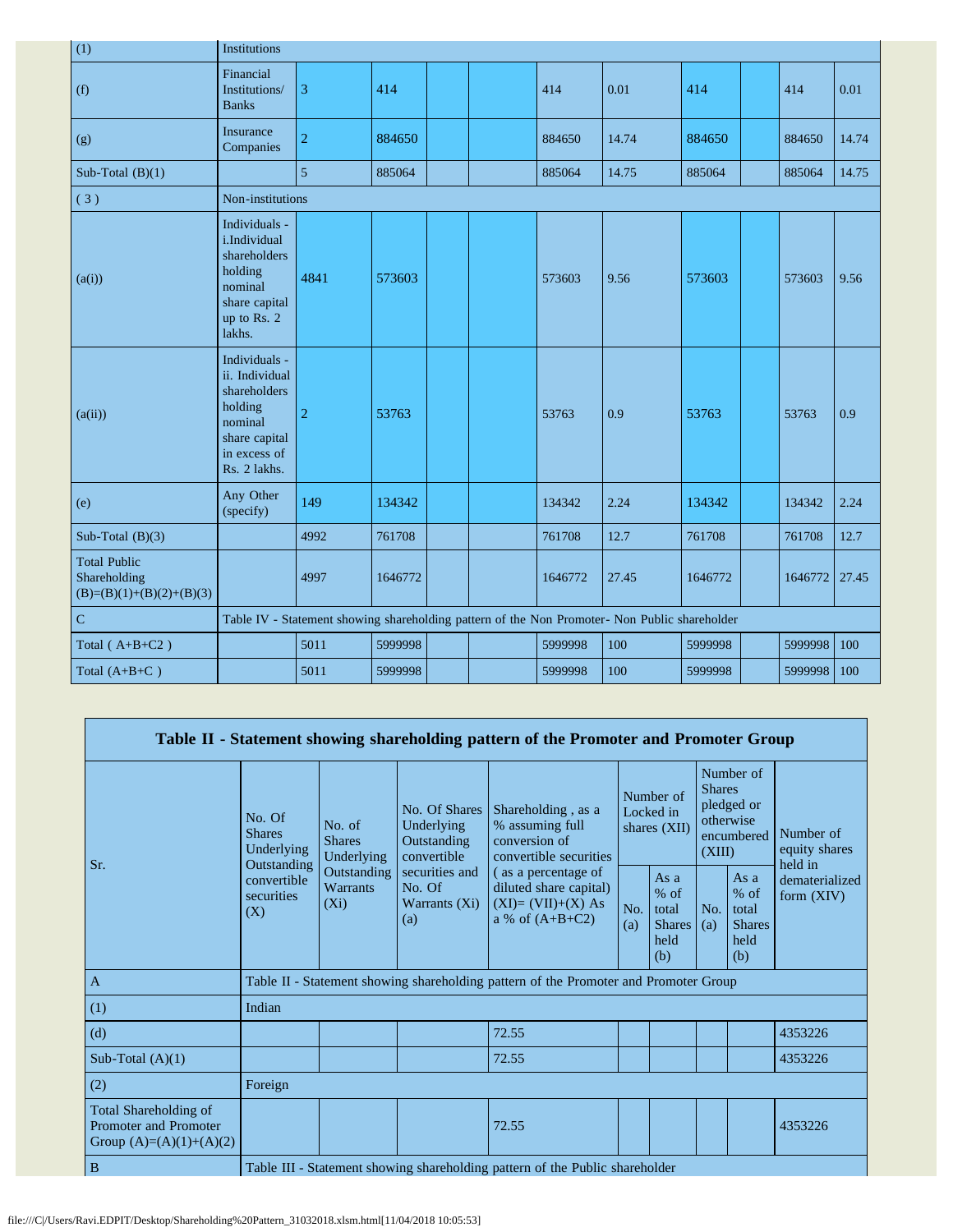| (1)                                                               | Institutions     |  |                                                                                               |  |  |          |
|-------------------------------------------------------------------|------------------|--|-----------------------------------------------------------------------------------------------|--|--|----------|
| (f)                                                               |                  |  | 0.01                                                                                          |  |  | $\Omega$ |
| (g)                                                               |                  |  | 14.74                                                                                         |  |  | 884650   |
| Sub-Total $(B)(1)$                                                |                  |  | 14.75                                                                                         |  |  | 884650   |
| (3)                                                               | Non-institutions |  |                                                                                               |  |  |          |
| (a(i))                                                            |                  |  | 9.56                                                                                          |  |  | 459168   |
| (a(ii))                                                           |                  |  | 0.9                                                                                           |  |  | 53763    |
| (e)                                                               |                  |  | 2.24                                                                                          |  |  | 133634   |
| Sub-Total $(B)(3)$                                                |                  |  | 12.7                                                                                          |  |  | 646565   |
| <b>Total Public</b><br>Shareholding<br>$(B)=(B)(1)+(B)(2)+(B)(3)$ |                  |  | 27.45                                                                                         |  |  | 1531215  |
| $\mathbf C$                                                       |                  |  | Table IV - Statement showing shareholding pattern of the Non Promoter- Non Public shareholder |  |  |          |
| Total $(A+B+C2)$                                                  |                  |  | 100                                                                                           |  |  | 5884441  |
| Total $(A+B+C)$                                                   |                  |  | 100                                                                                           |  |  | 5884441  |

| Any Other (specify)                                                                                                           |                                        |                                        |                                            |                                        |                                        |                                        |                                        |  |  |  |  |
|-------------------------------------------------------------------------------------------------------------------------------|----------------------------------------|----------------------------------------|--------------------------------------------|----------------------------------------|----------------------------------------|----------------------------------------|----------------------------------------|--|--|--|--|
| Searial No.                                                                                                                   | 1                                      | $\overline{2}$                         | 3                                          | $\overline{4}$                         | 5                                      | 6                                      | 7                                      |  |  |  |  |
| Category                                                                                                                      | Director or<br>Director's<br>Relatives | Director or<br>Director's<br>Relatives | Director or<br><b>Director's Relatives</b> | Director or<br>Director's<br>Relatives | Director or<br>Director's<br>Relatives | Director or<br>Director's<br>Relatives | Director or<br>Director's<br>Relatives |  |  |  |  |
| Name of the<br>Shareholders<br>(1)                                                                                            | <b>DILEEP</b><br><b>MALHOTRA</b>       | <b>RANJIT</b><br><b>MALHOTRA</b>       | <b>SATISHCHANDRA</b><br><b>MALHOTRA</b>    | <b>UMA</b><br><b>MALHOTRA</b>          | <b>KABIR</b><br><b>MALHOTRA</b>        | <b>USHADEVI</b><br><b>MALHOTRA</b>     | <b>ANAJALI</b><br><b>MALHOTRA</b>      |  |  |  |  |
| PAN (II)                                                                                                                      | AFBPM6027K                             | AFBPM6026J                             | AFBPM6023P                                 | AABPM1326N                             | AADPM6005A                             | AGSPM5466L                             | AUQPM3884L                             |  |  |  |  |
| No. of the<br><b>Shareholders</b><br>(I)                                                                                      | $\mathbf{1}$                           | $\mathbf{1}$                           | $\mathbf{1}$                               | $\mathbf{1}$                           | 1                                      | 1                                      | $\mathbf{1}$                           |  |  |  |  |
| No. of fully<br>paid up equity<br>shares held<br>(IV)                                                                         | 1475975                                | 968403                                 | 95582                                      | 125222                                 | 195874                                 | 198117                                 | 127248                                 |  |  |  |  |
| No. Of Partly<br>paid-up equity<br>shares held<br>(V)                                                                         |                                        |                                        |                                            |                                        |                                        |                                        |                                        |  |  |  |  |
| No. Of shares<br>underlying<br>Depository<br>Receipts (VI)                                                                    |                                        |                                        |                                            |                                        |                                        |                                        |                                        |  |  |  |  |
| Total nos.<br>shares held<br>$(VII) =$<br>$(IV)+(V)+$<br>(VI)                                                                 | 1475975                                | 968403                                 | 95582                                      | 125222                                 | 195874                                 | 198117                                 | 127248                                 |  |  |  |  |
| Shareholding<br>as a % of<br>total no. of<br>shares<br>(calculated as<br>per SCRR,<br>1957) (VIII)<br>As a % of<br>$(A+B+C2)$ | 24.6                                   | 16.14                                  | 1.59                                       | 2.09                                   | 3.26                                   | 3.3                                    | 2.12                                   |  |  |  |  |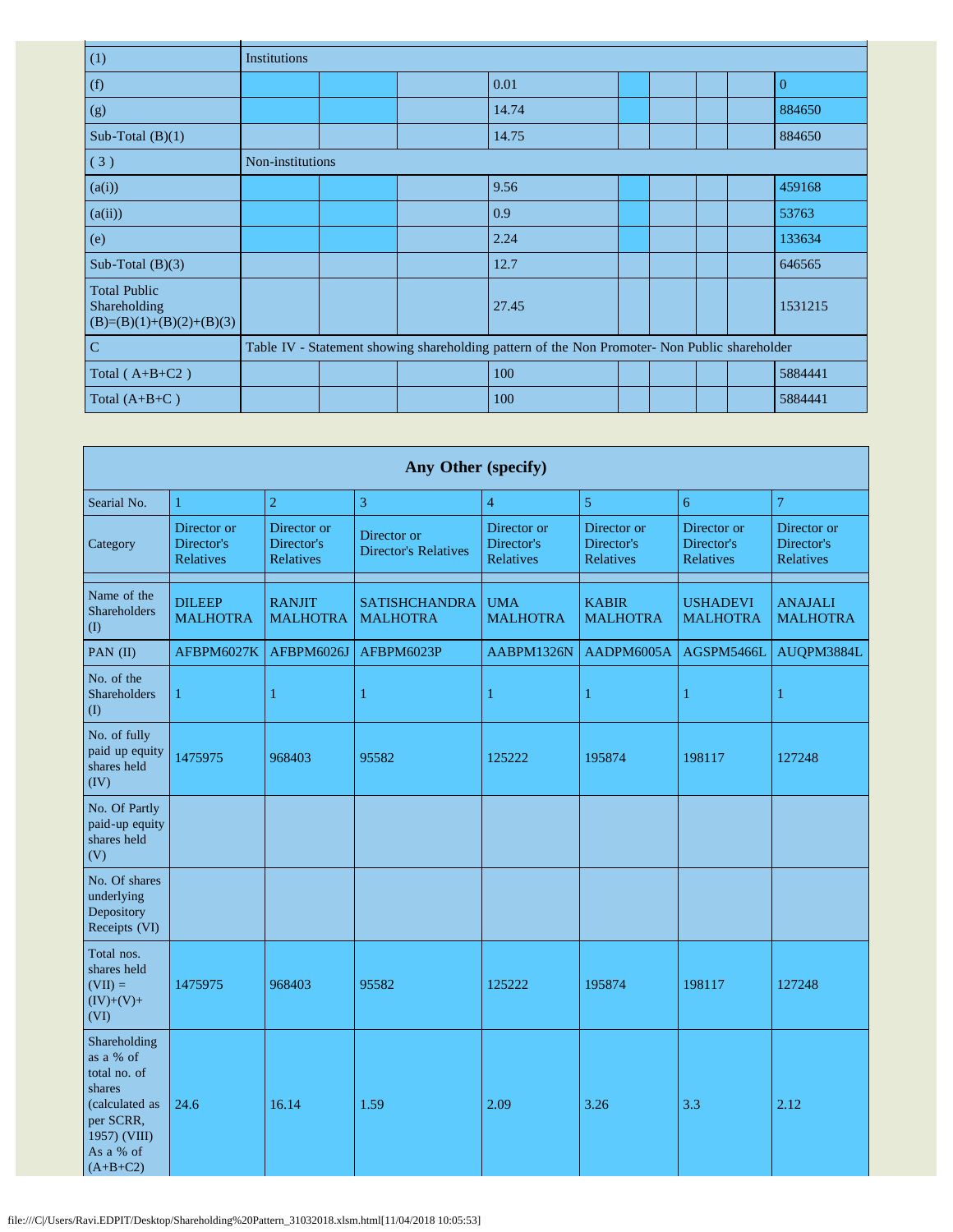| Number of Voting Rights held in each class of securities (IX)                                                                                                                                   |                                                         |          |          |          |                   |                   |                   |  |  |  |  |
|-------------------------------------------------------------------------------------------------------------------------------------------------------------------------------------------------|---------------------------------------------------------|----------|----------|----------|-------------------|-------------------|-------------------|--|--|--|--|
| Class eg: X                                                                                                                                                                                     | 1475975                                                 | 968403   | 95582    | 125222   | 195874            | 198117            | 127248            |  |  |  |  |
| Class eg:y                                                                                                                                                                                      |                                                         |          |          |          |                   |                   |                   |  |  |  |  |
| Total                                                                                                                                                                                           | 1475975                                                 | 968403   | 95582    | 125222   | 195874            | 198117            | 127248            |  |  |  |  |
| Total as a %<br>of Total<br>Voting rights                                                                                                                                                       | 24.6                                                    | 16.14    | 1.59     | 2.09     | 3.26              | 3.3               | 2.12              |  |  |  |  |
| No. Of Shares<br>Underlying<br>Outstanding<br>convertible<br>securities (X)                                                                                                                     |                                                         |          |          |          |                   |                   |                   |  |  |  |  |
| No. of Shares<br>Underlying<br>Outstanding<br>Warrants (Xi)                                                                                                                                     |                                                         |          |          |          |                   |                   |                   |  |  |  |  |
| No. Of Shares<br>Underlying<br>Outstanding<br>convertible<br>securities and<br>No. Of<br>Warrants (Xi)<br>(a)                                                                                   |                                                         |          |          |          |                   |                   |                   |  |  |  |  |
| Shareholding,<br>as a %<br>assuming full<br>conversion of<br>convertible<br>securities (as<br>a percentage<br>of diluted<br>share capital)<br>$(XI)=$<br>$(VII)+(X)$ As<br>a % of<br>$(A+B+C2)$ | 24.6                                                    | 16.14    | 1.59     | 2.09     | 3.26              | 3.3               | 2.12              |  |  |  |  |
|                                                                                                                                                                                                 | Number of Locked in shares (XII)                        |          |          |          |                   |                   |                   |  |  |  |  |
| No. $(a)$                                                                                                                                                                                       |                                                         |          |          |          |                   |                   |                   |  |  |  |  |
| As a % of<br>total Shares<br>held(b)                                                                                                                                                            |                                                         |          |          |          |                   |                   |                   |  |  |  |  |
|                                                                                                                                                                                                 | Number of Shares pledged or otherwise encumbered (XIII) |          |          |          |                   |                   |                   |  |  |  |  |
| No. $(a)$                                                                                                                                                                                       |                                                         |          |          |          |                   |                   |                   |  |  |  |  |
| As a % of<br>total Shares<br>held (b)                                                                                                                                                           |                                                         |          |          |          |                   |                   |                   |  |  |  |  |
| Number of<br>equity shares<br>held in<br>dematerialized<br>form (XIV)                                                                                                                           | 1475975                                                 | 968403   | 95582    | 125222   | 195874            | 198117            | 127248            |  |  |  |  |
|                                                                                                                                                                                                 | Reason for not providing PAN                            |          |          |          |                   |                   |                   |  |  |  |  |
| Reason for<br>not providing<br><b>PAN</b>                                                                                                                                                       |                                                         |          |          |          |                   |                   |                   |  |  |  |  |
| Shareholder<br>type                                                                                                                                                                             | Promoter                                                | Promoter | Promoter | Promoter | Promoter<br>Group | Promoter<br>Group | Promoter<br>Group |  |  |  |  |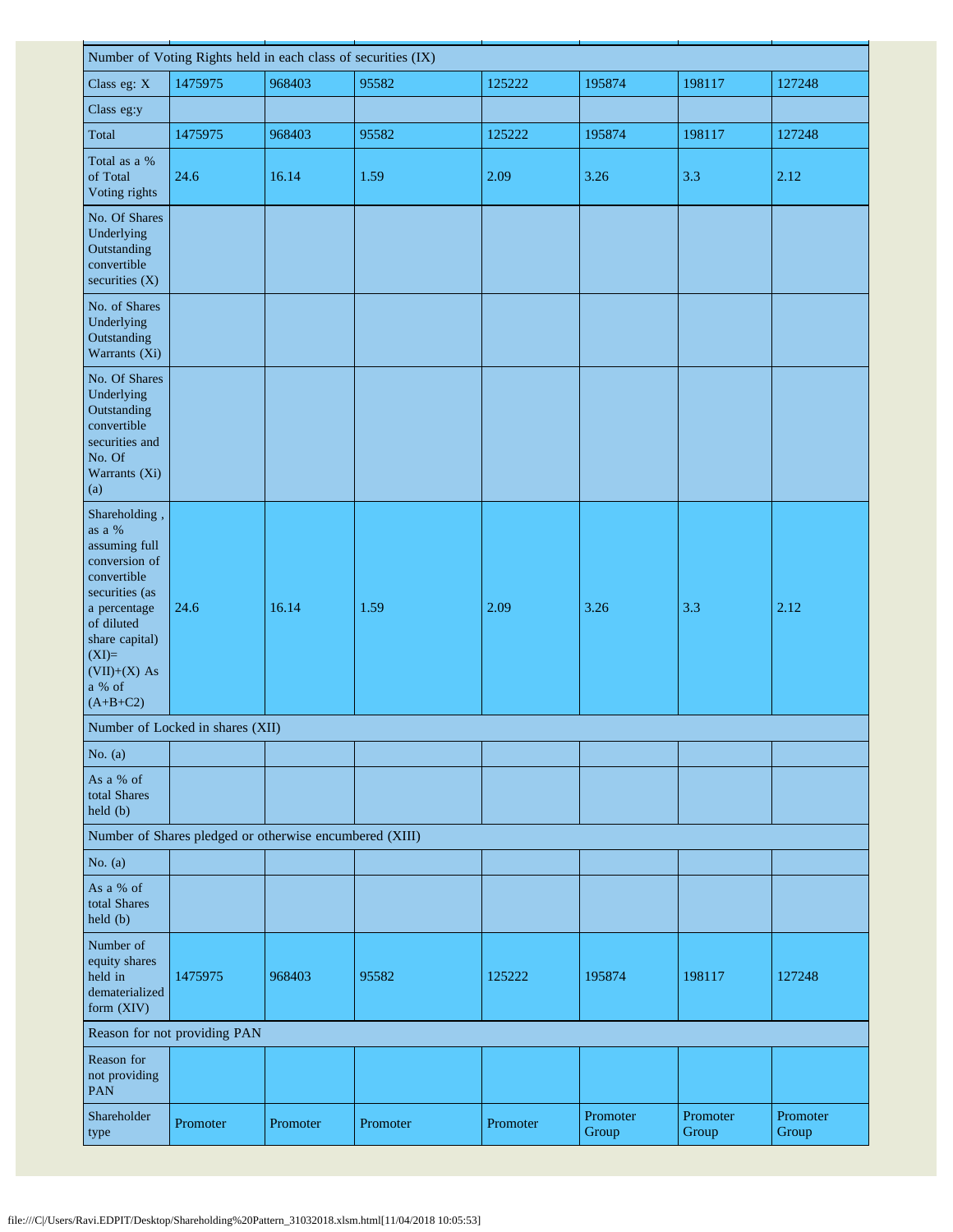| Any Other (specify)                                                                                                           |                                                                           |                                                                      |                                                                                                 |                                                                                                          |                                                                                          |                                                                                            |                                                                                                |  |  |  |  |  |
|-------------------------------------------------------------------------------------------------------------------------------|---------------------------------------------------------------------------|----------------------------------------------------------------------|-------------------------------------------------------------------------------------------------|----------------------------------------------------------------------------------------------------------|------------------------------------------------------------------------------------------|--------------------------------------------------------------------------------------------|------------------------------------------------------------------------------------------------|--|--|--|--|--|
| Searial No.                                                                                                                   | $\,8\,$                                                                   | 9                                                                    | 10                                                                                              | 11                                                                                                       | 12                                                                                       | 13                                                                                         | 14                                                                                             |  |  |  |  |  |
| Category                                                                                                                      | <b>Bodies Corporate</b>                                                   | <b>Bodies</b><br>Corporate                                           | <b>Trusts</b>                                                                                   | <b>Trusts</b>                                                                                            | <b>Trusts</b>                                                                            | <b>Trusts</b>                                                                              | <b>Trusts</b>                                                                                  |  |  |  |  |  |
| Name of the<br>Shareholders<br>(1)                                                                                            | <b>EMPIRE</b><br><b>INTERNATIONAL</b><br><b>PRIVATE</b><br><b>LIMITED</b> | <b>ARJUN</b><br><b>TRANSPORT</b><br><b>COMPANY</b><br><b>PVT LTD</b> | S C<br>MALHOTRA.<br>Trustee,<br><b>Empire Dyeing</b><br><b>Employees</b><br><b>Welfare Fund</b> | S C<br>MALHOTRA,<br>Trustee,<br>Empire<br><b>Machine Tool</b><br><b>Employees</b><br><b>Welfare Fund</b> | S C<br>MALHOTRA,<br>Trustee, EIL<br>Corporate<br><b>Employees</b><br><b>Welfare Fund</b> | S C<br>MALHOTRA,<br>Trustee,<br>Garlick<br>Engineering<br>Employees<br><b>Welfare Fund</b> | S C<br><b>MALHOTRA.</b><br>Trustee,<br>Vitrum Glass<br><b>Employees</b><br><b>Welfare Fund</b> |  |  |  |  |  |
| PAN (II)                                                                                                                      | AAACE3444P                                                                | AABCA5913E                                                           | AAAAE0015A                                                                                      | AAAAE0016D                                                                                               | AAAAE0017C                                                                               | AAAAG0025E                                                                                 | AAAAV0022G                                                                                     |  |  |  |  |  |
| No. of the<br><b>Shareholders</b><br>$\rm (I)$                                                                                | $\mathbf{1}$                                                              | $\mathbf{1}$                                                         | $\mathbf{1}$                                                                                    | 1                                                                                                        | 1                                                                                        | 1                                                                                          | 1                                                                                              |  |  |  |  |  |
| No. of fully<br>paid up equity<br>shares held<br>$(\overline{IV})$                                                            | 327012                                                                    | 784978                                                               | 9999                                                                                            | 10123                                                                                                    | 12410                                                                                    | 11998                                                                                      | 10285                                                                                          |  |  |  |  |  |
| No. Of Partly<br>paid-up equity<br>shares held<br>(V)                                                                         |                                                                           |                                                                      |                                                                                                 |                                                                                                          |                                                                                          |                                                                                            |                                                                                                |  |  |  |  |  |
| No. Of shares<br>underlying<br>Depository<br>Receipts (VI)                                                                    |                                                                           |                                                                      |                                                                                                 |                                                                                                          |                                                                                          |                                                                                            |                                                                                                |  |  |  |  |  |
| Total nos.<br>shares held<br>$(VII) =$<br>$(IV)+(V)+$<br>(VI)                                                                 | 327012                                                                    | 784978                                                               | 9999                                                                                            | 10123                                                                                                    | 12410                                                                                    | 11998                                                                                      | 10285                                                                                          |  |  |  |  |  |
| Shareholding<br>as a % of<br>total no. of<br>shares<br>(calculated as<br>per SCRR,<br>1957) (VIII)<br>As a % of<br>$(A+B+C2)$ | 5.45                                                                      | 13.08                                                                | 0.17                                                                                            | 0.17                                                                                                     | 0.21                                                                                     | 0.2                                                                                        | 0.17                                                                                           |  |  |  |  |  |
|                                                                                                                               | Number of Voting Rights held in each class of securities (IX)             |                                                                      |                                                                                                 |                                                                                                          |                                                                                          |                                                                                            |                                                                                                |  |  |  |  |  |
| Class eg: X                                                                                                                   | 327012                                                                    | 784978                                                               | 9999                                                                                            | 10123                                                                                                    | 12410                                                                                    | 11998                                                                                      | 10285                                                                                          |  |  |  |  |  |
| Class eg:y                                                                                                                    |                                                                           |                                                                      |                                                                                                 |                                                                                                          |                                                                                          |                                                                                            |                                                                                                |  |  |  |  |  |
| Total<br>Total as a %<br>of Total<br>Voting rights                                                                            | 327012<br>5.45                                                            | 784978<br>13.08                                                      | 9999<br>0.17                                                                                    | 10123<br>0.17                                                                                            | 12410<br>0.21                                                                            | 11998<br>0.2                                                                               | 10285<br>0.17                                                                                  |  |  |  |  |  |
| No. Of Shares<br>Underlying<br>Outstanding<br>convertible<br>securities (X)                                                   |                                                                           |                                                                      |                                                                                                 |                                                                                                          |                                                                                          |                                                                                            |                                                                                                |  |  |  |  |  |
| No. of Shares<br>Underlying<br>Outstanding<br>Warrants (Xi)                                                                   |                                                                           |                                                                      |                                                                                                 |                                                                                                          |                                                                                          |                                                                                            |                                                                                                |  |  |  |  |  |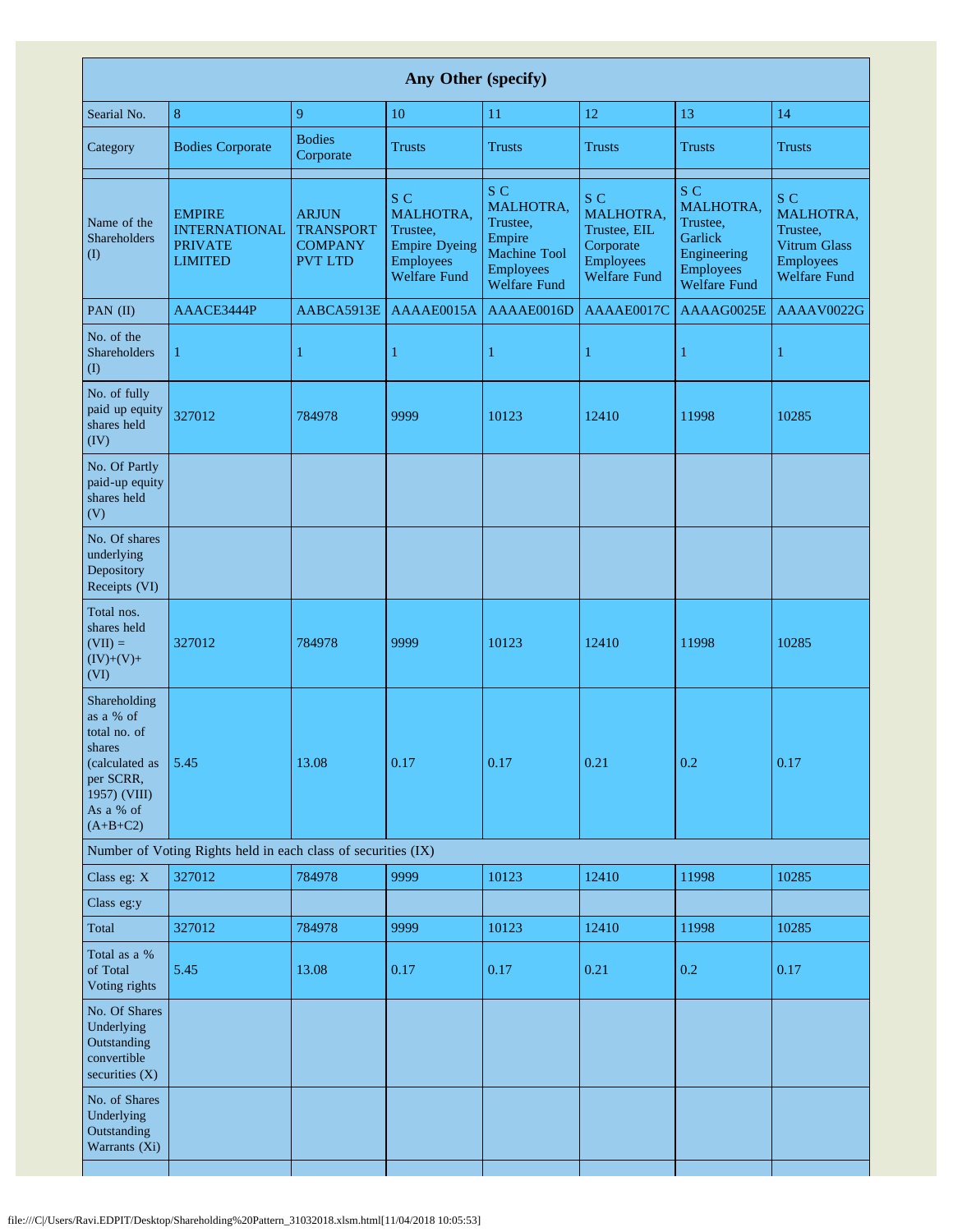| No. Of Shares<br>Underlying<br>Outstanding<br>convertible<br>securities and<br>No. Of<br>Warrants (Xi)<br>(a)                                                                                   |                                                         |                   |                   |                   |                   |                   |                   |
|-------------------------------------------------------------------------------------------------------------------------------------------------------------------------------------------------|---------------------------------------------------------|-------------------|-------------------|-------------------|-------------------|-------------------|-------------------|
| Shareholding,<br>as a %<br>assuming full<br>conversion of<br>convertible<br>securities (as<br>a percentage<br>of diluted<br>share capital)<br>$(XI)=$<br>$(VII)+(X)$ As<br>a % of<br>$(A+B+C2)$ | 5.45                                                    | 13.08             | 0.17              | 0.17              | 0.21              | 0.2               | 0.17              |
|                                                                                                                                                                                                 | Number of Locked in shares (XII)                        |                   |                   |                   |                   |                   |                   |
| No. $(a)$                                                                                                                                                                                       |                                                         |                   |                   |                   |                   |                   |                   |
| As a % of<br>total Shares<br>held(b)                                                                                                                                                            |                                                         |                   |                   |                   |                   |                   |                   |
|                                                                                                                                                                                                 | Number of Shares pledged or otherwise encumbered (XIII) |                   |                   |                   |                   |                   |                   |
| No. $(a)$                                                                                                                                                                                       |                                                         |                   |                   |                   |                   |                   |                   |
| As a % of<br>total Shares<br>held (b)                                                                                                                                                           |                                                         |                   |                   |                   |                   |                   |                   |
| Number of<br>equity shares<br>held in<br>dematerialized<br>form (XIV)                                                                                                                           | 327012                                                  | 784978            | 9999              | 10123             | 12410             | 11998             | 10285             |
| Reason for not providing PAN                                                                                                                                                                    |                                                         |                   |                   |                   |                   |                   |                   |
| Reason for<br>not providing<br>PAN                                                                                                                                                              |                                                         |                   |                   |                   |                   |                   |                   |
| Shareholder<br>type                                                                                                                                                                             | Promoter Group                                          | Promoter<br>Group | Promoter<br>Group | Promoter<br>Group | Promoter<br>Group | Promoter<br>Group | Promoter<br>Group |

| Any Other (specify)                                |                       |  |  |  |
|----------------------------------------------------|-----------------------|--|--|--|
| Searial No.                                        |                       |  |  |  |
| Category                                           | Click here to go back |  |  |  |
| Name of the<br>Shareholders (I)                    |                       |  |  |  |
| PAN $(II)$                                         | Total                 |  |  |  |
| No. of the<br>Shareholders (I)                     | 14                    |  |  |  |
| No. of fully paid<br>up equity shares<br>held (IV) | 4353226               |  |  |  |
| No. Of Partly<br>paid-up equity<br>shares held (V) |                       |  |  |  |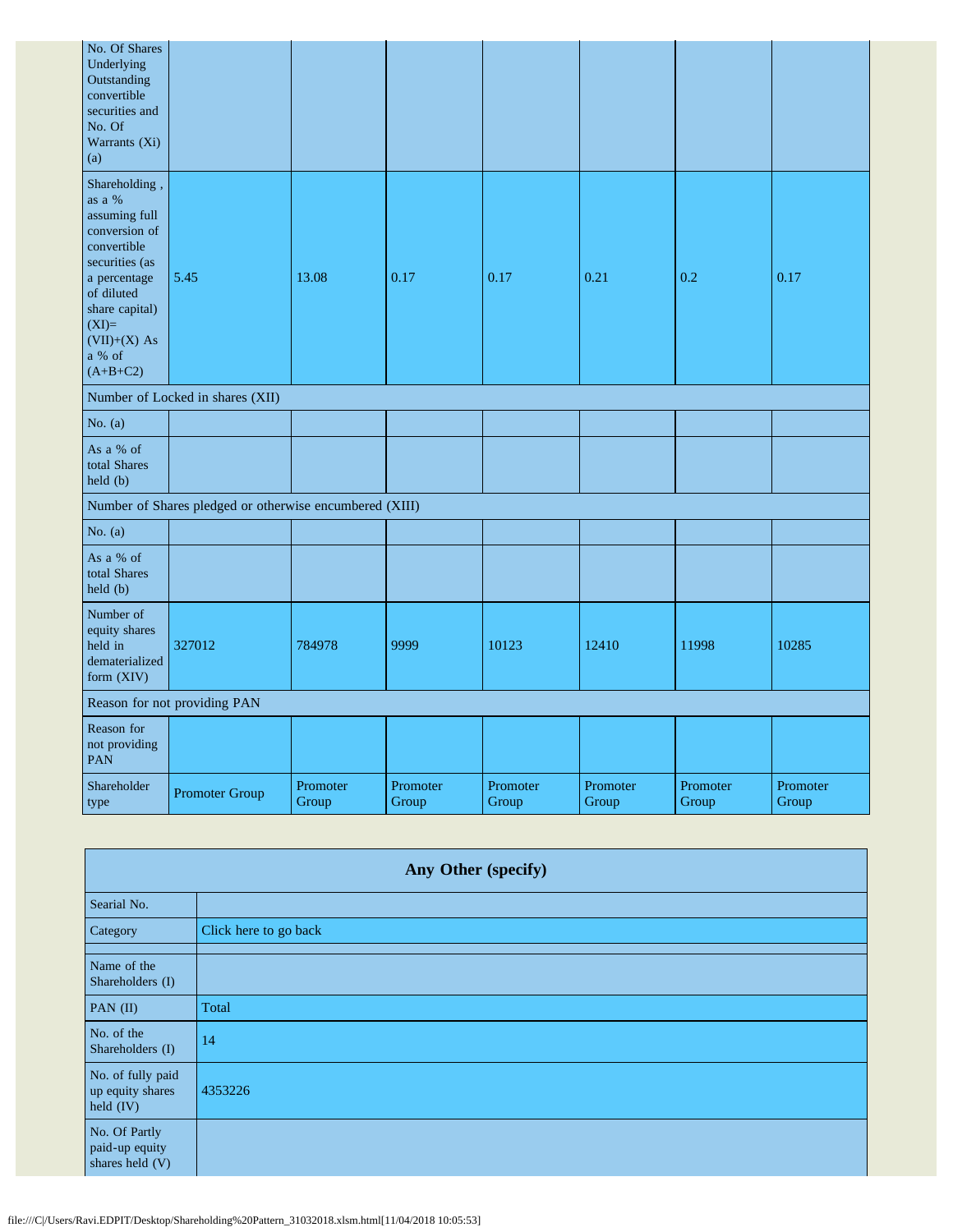| No. Of shares<br>underlying<br>Depository<br>Receipts (VI)                                                                                                                           |                                                               |  |  |  |  |  |
|--------------------------------------------------------------------------------------------------------------------------------------------------------------------------------------|---------------------------------------------------------------|--|--|--|--|--|
| Total nos. shares<br>held $(VII) =$<br>$(IV)+(V)+(VI)$                                                                                                                               | 4353226                                                       |  |  |  |  |  |
| Shareholding as a<br>% of total no. of<br>shares (calculated<br>as per SCRR,<br>1957) (VIII) As a<br>% of $(A+B+C2)$                                                                 | 72.55                                                         |  |  |  |  |  |
|                                                                                                                                                                                      | Number of Voting Rights held in each class of securities (IX) |  |  |  |  |  |
| Class eg: X                                                                                                                                                                          | 4353226                                                       |  |  |  |  |  |
| Class eg:y                                                                                                                                                                           |                                                               |  |  |  |  |  |
| Total                                                                                                                                                                                | 4353226                                                       |  |  |  |  |  |
| Total as a % of<br><b>Total Voting rights</b>                                                                                                                                        | 72.55                                                         |  |  |  |  |  |
| No. Of Shares<br>Underlying<br>Outstanding<br>convertible<br>securities $(X)$                                                                                                        |                                                               |  |  |  |  |  |
| No. of Shares<br>Underlying<br>Outstanding<br>Warrants (Xi)                                                                                                                          |                                                               |  |  |  |  |  |
| No. Of Shares<br>Underlying<br>Outstanding<br>convertible<br>securities and No.<br>Of Warrants (Xi)<br>(a)                                                                           |                                                               |  |  |  |  |  |
| Shareholding, as a<br>% assuming full<br>conversion of<br>convertible<br>securities (as a<br>percentage of<br>diluted share<br>capital) (XI)=<br>$(VII)+(X)$ As a %<br>of $(A+B+C2)$ | 72.55                                                         |  |  |  |  |  |
| Number of Locked in shares (XII)                                                                                                                                                     |                                                               |  |  |  |  |  |
| No. $(a)$                                                                                                                                                                            |                                                               |  |  |  |  |  |
| As a % of total<br>Shares held (b)                                                                                                                                                   |                                                               |  |  |  |  |  |
|                                                                                                                                                                                      | Number of Shares pledged or otherwise encumbered (XIII)       |  |  |  |  |  |
| No. $(a)$                                                                                                                                                                            |                                                               |  |  |  |  |  |
| As a % of total<br>Shares held (b)                                                                                                                                                   |                                                               |  |  |  |  |  |
| Number of equity<br>shares held in<br>dematerialized<br>form (XIV)                                                                                                                   | 4353226                                                       |  |  |  |  |  |
| Reason for not providing PAN                                                                                                                                                         |                                                               |  |  |  |  |  |
| Reason for not                                                                                                                                                                       |                                                               |  |  |  |  |  |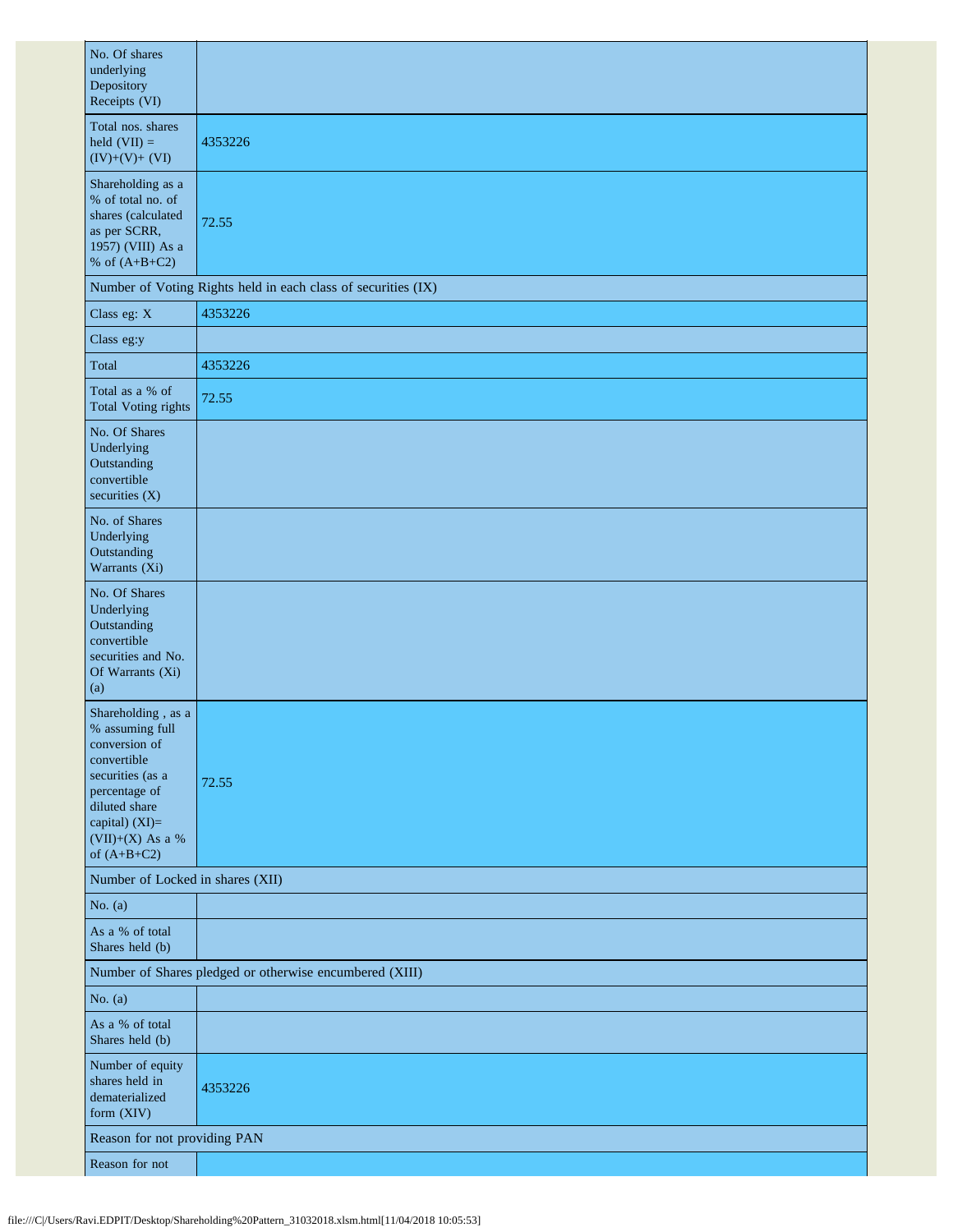| providing PAN    |  |
|------------------|--|
| Shareholder type |  |

| <b>Insurance Companies</b>                                                                                                                                        |                                                               |                                                  |                          |  |  |  |
|-------------------------------------------------------------------------------------------------------------------------------------------------------------------|---------------------------------------------------------------|--------------------------------------------------|--------------------------|--|--|--|
| Searial No.                                                                                                                                                       | $\mathbf{1}$                                                  | $\overline{2}$                                   |                          |  |  |  |
| Name of the<br>Shareholders (I)                                                                                                                                   | LIFE INSURANCE CORPORATION OF<br><b>INDIA</b>                 | THE ORIENTAL INSURANCE COMPANY<br><b>LIMITED</b> | Click here to go<br>back |  |  |  |
| PAN (II)                                                                                                                                                          | AAACL0582H                                                    | AAACT0627R                                       | Total                    |  |  |  |
| No. of fully paid<br>up equity shares<br>held (IV)                                                                                                                | 789741                                                        | 94909                                            | 884650                   |  |  |  |
| No. Of Partly<br>paid-up equity<br>shares held (V)                                                                                                                |                                                               |                                                  |                          |  |  |  |
| No. Of shares<br>underlying<br>Depository<br>Receipts (VI)                                                                                                        |                                                               |                                                  |                          |  |  |  |
| Total nos. shares<br>held $(VII) =$<br>$(IV)+(V)+(VI)$                                                                                                            | 789741                                                        | 94909                                            | 884650                   |  |  |  |
| Shareholding as a<br>% of total no. of<br>shares (calculated<br>as per SCRR,<br>1957) (VIII) As a<br>% of $(A+B+C2)$                                              | 13.16                                                         | 1.58                                             | 14.74                    |  |  |  |
|                                                                                                                                                                   | Number of Voting Rights held in each class of securities (IX) |                                                  |                          |  |  |  |
| Class eg: X                                                                                                                                                       | 789741                                                        | 94909                                            | 884650                   |  |  |  |
| Class eg:y                                                                                                                                                        |                                                               |                                                  |                          |  |  |  |
| Total                                                                                                                                                             | 789741                                                        | 94909                                            | 884650                   |  |  |  |
| Total as a % of<br><b>Total Voting rights</b>                                                                                                                     | 13.16                                                         | 1.58                                             | 14.74                    |  |  |  |
| No. Of Shares<br>Underlying<br>Outstanding<br>convertible<br>securities (X)                                                                                       |                                                               |                                                  |                          |  |  |  |
| No. of Shares<br>Underlying<br>Outstanding<br>Warrants (Xi)                                                                                                       |                                                               |                                                  |                          |  |  |  |
| No. Of Shares<br>Underlying<br>Outstanding<br>convertible<br>securities and No.<br>Of Warrants (Xi)<br>(a)                                                        |                                                               |                                                  |                          |  |  |  |
| Shareholding, as a<br>% assuming full<br>conversion of<br>convertible<br>securities (as a<br>percentage of<br>diluted share<br>capital) (XI)=<br>(VII)+(X) As a % | 13.16                                                         | 1.58                                             | 14.74                    |  |  |  |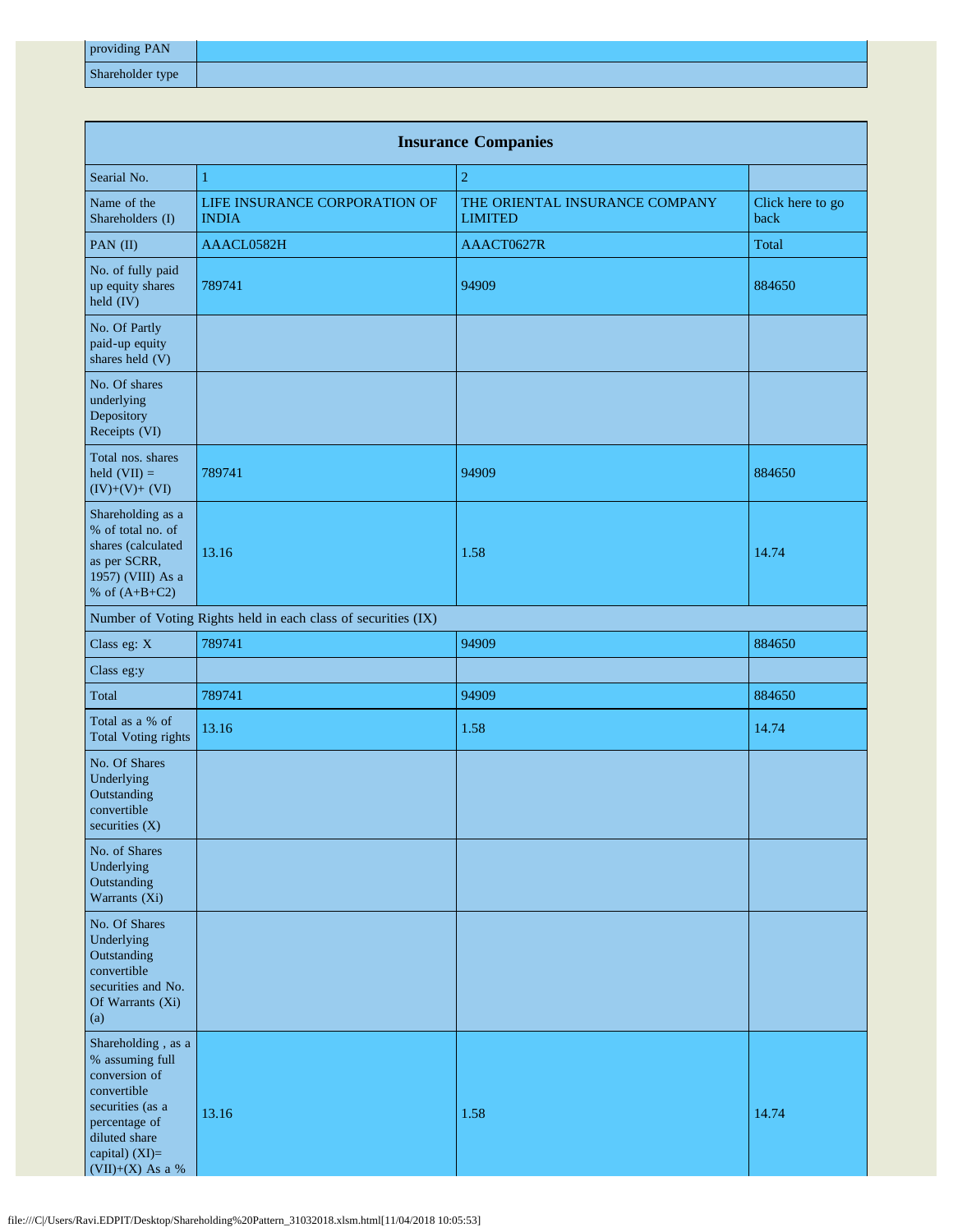| of $(A+B+C2)$                                                      |        |       |        |  |  |  |
|--------------------------------------------------------------------|--------|-------|--------|--|--|--|
| Number of Locked in shares (XII)                                   |        |       |        |  |  |  |
| No. $(a)$                                                          |        |       |        |  |  |  |
| As a % of total<br>Shares held (b)                                 |        |       |        |  |  |  |
| Number of equity<br>shares held in<br>dematerialized<br>form (XIV) | 789741 | 94909 | 884650 |  |  |  |
| Reason for not providing PAN                                       |        |       |        |  |  |  |
| Reason for not<br>providing PAN                                    |        |       |        |  |  |  |

| Any Other (specify)                                                                                                  |                            |                                                  |                            |                |                              |                          |
|----------------------------------------------------------------------------------------------------------------------|----------------------------|--------------------------------------------------|----------------------------|----------------|------------------------------|--------------------------|
| Searial No.                                                                                                          | $\mathbf{1}$               | $\overline{2}$                                   | 3                          | $\overline{4}$ | 5                            |                          |
| Category                                                                                                             | <b>Bodies</b><br>Corporate | <b>Bodies Corporate</b>                          | Clearing<br><b>Members</b> | <b>IEPF</b>    | Non-Resident<br>Indian (NRI) |                          |
| Category / More<br>than 1 percentage                                                                                 | Category                   | More than 1 percentage of shareholding           | Category                   | Category       | Category                     |                          |
| Name of the<br>Shareholders (I)                                                                                      |                            | <b>VISHNU TRADING COMPANY</b><br>PRIVATE LIMITED |                            |                |                              | Click here to<br>go back |
| PAN (II)                                                                                                             |                            | AAACV1453D                                       |                            |                |                              | Total                    |
| No. of the<br>Shareholders (I)                                                                                       | 81                         | 1                                                | 21                         | 1              | 46                           | 149                      |
| No. of fully paid<br>up equity shares<br>held (IV)                                                                   | 97738                      | 73348                                            | 1465                       | 25225          | 9914                         | 134342                   |
| No. Of Partly<br>paid-up equity<br>shares held (V)                                                                   |                            |                                                  |                            |                |                              |                          |
| No. Of shares<br>underlying<br>Depository<br>Receipts (VI)                                                           |                            |                                                  |                            |                |                              |                          |
| Total nos. shares<br>held $(VII) =$<br>$(IV)+(V)+(VI)$                                                               | 97738                      | 73348                                            | 1465                       | 25225          | 9914                         | 134342                   |
| Shareholding as a<br>% of total no. of<br>shares (calculated<br>as per SCRR,<br>1957) (VIII) As a<br>% of $(A+B+C2)$ | 1.63                       | 1.22                                             | 0.02                       | 0.42           | 0.17                         | 2.24                     |
| Number of Voting Rights held in each class of securities (IX)                                                        |                            |                                                  |                            |                |                              |                          |
| Class eg: X                                                                                                          | 97738                      | 73348                                            | 1465                       | 25225          | 9914                         | 134342                   |
| Class eg:y                                                                                                           |                            |                                                  |                            |                |                              |                          |
| Total                                                                                                                | 97738                      | 73348                                            | 1465                       | 25225          | 9914                         | 134342                   |
| Total as a % of<br><b>Total Voting rights</b>                                                                        | 1.63                       | $1.22\,$                                         | 0.02                       | 0.42           | $0.17\,$                     | 2.24                     |
| No. Of Shares<br>Underlying<br>Outstanding<br>convertible<br>securities (X)                                          |                            |                                                  |                            |                |                              |                          |